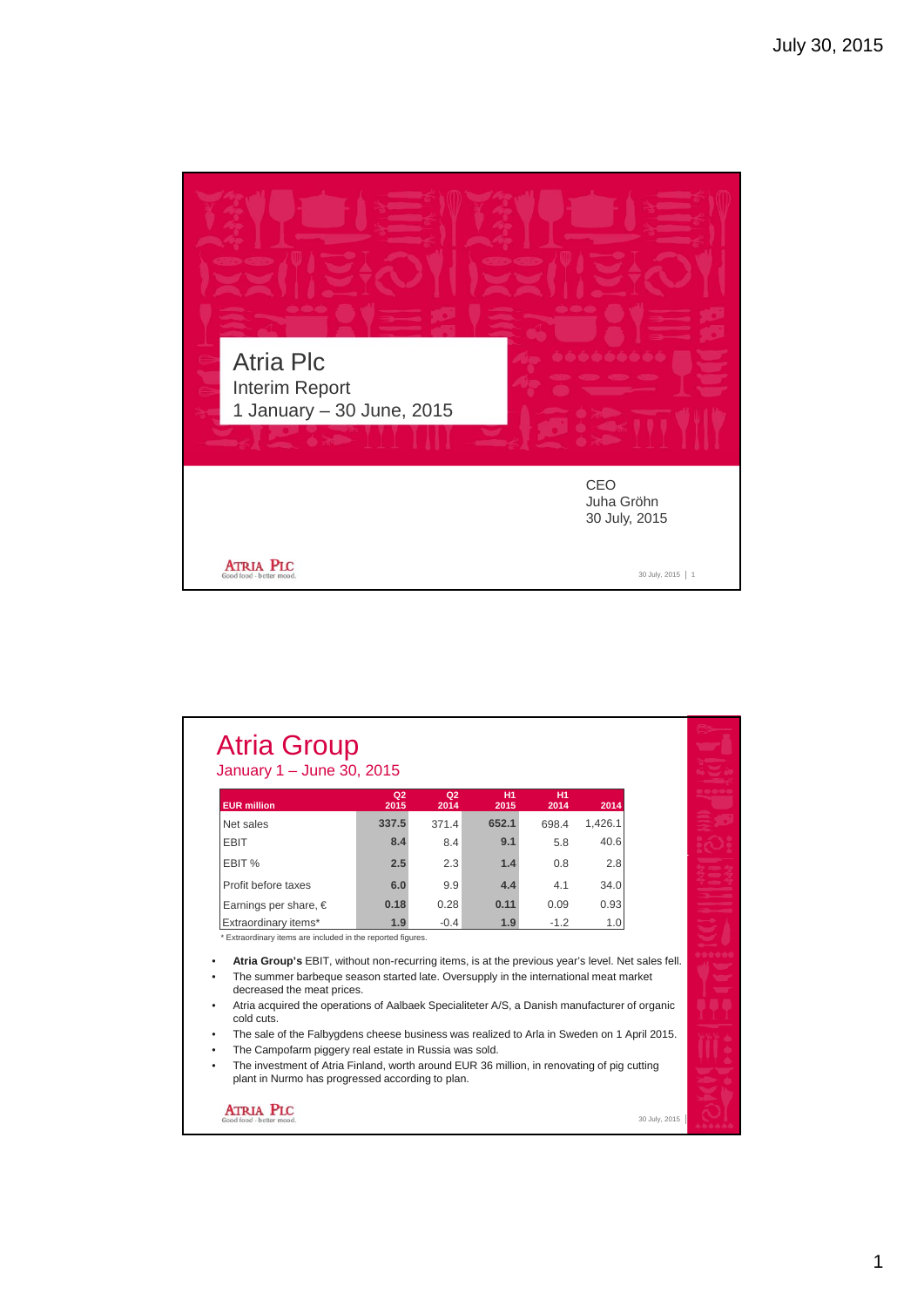#### Atria Finland January 1 – June 30, 2015

#### **EUR million Q2 2015 Q2 2014 H1 2015 H1 2014 2014** Net sales **233.7** 246.5 **445.9** 436.4 945.5 EBIT **4 7** 5 9 **6 6** 6 2 33 6 **4.7**5.9**6.6**6.233.6EBIT % **2.0** 2.4 **1.5** 1.3 3.6 Extraordinary items\* **0.0** 0.0 **0.0** -0.8 0.9

\*Extraordinary items are included in the reported figures.

- **Atria Finland's** net sales for April–June declined because of the sluggish start of the barbecue season. The decline of the net sales at the beginning of the year was also due to the lower consumer demand.
- The development of EBIT was brought down by a decrease in meat prices which The development of EBIT was brought down by <sup>a</sup> decrease in meat prices, was due to the the oversupply of meat in the international market.
- Atria Finland's cost efficiency has remained at a good level.
- Atria has launched an investment worth around EUR 36 million in renovating its pig cutting plant in Nurmo.

30 July, 2015

**ATRIA PLC** 

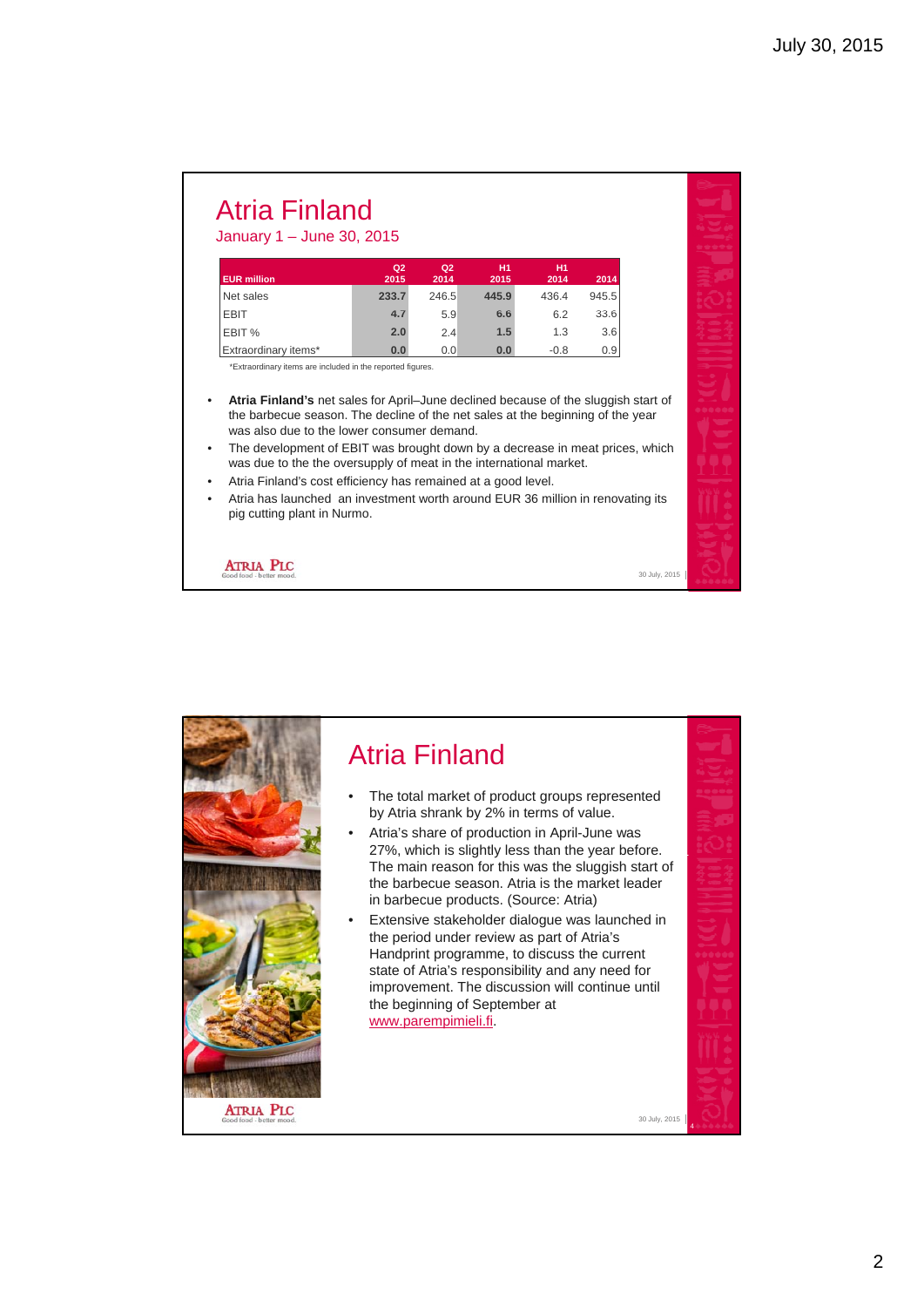# Atria Scandinavia

January 1 – June 30, 2015

| <b>EUR</b> million   | Q <sub>2</sub><br>2015 | Q <sub>2</sub><br>2014 | H1<br>2015 | <b>H1</b><br>2014 | 2014  |
|----------------------|------------------------|------------------------|------------|-------------------|-------|
| Net sales            | 80.3                   | 95.4                   | 165.4      | 183.8             | 371.9 |
| <b>EBIT</b>          | 2.5                    | 3.4                    | 4.4        | 4.4               | 14.9  |
| EBIT %               | 3.1                    | 3.6                    | 2.6        | 2.4               | 4.0   |
| Extraordinary items* | 0.0                    | 0.0                    | 0.0        | 0.0               | 0.0   |

\*Extraordinary items are included in the reported figures.

- **Atria Scandinavia** sold the Falbygdens cheese business to Arla in Sweden on 1 April 2015. The sale will reduce Atria's annual net sales by EUR 52 million and EBIT by EUR 3 million.
- Atria acquired in May the operations of Aalbaek Specialiteter A/S, a Danish manufacturer of organic cold cuts, with annual net sales amount of EUR 10 million. Aalbaek is the top organic cold cuts brand in Denmark.
- Atria Scandinavia's net sales for April-June as well as the for the whole beginning of the year were roughly the same as in the corresponding period last year, when the changes arising from the sale of the Falbygdens cheese business and the acquisition of Aalbaek are excluded.

30 July, 2015

The decline of EBIT for April-June was mainly due to the sale of the Falbygdens cheese business.

**ATRIA PLC** 

Atria Scandinavia • In January-June, the total market for sausages in the Swedish retail trade shrank by 0.4% and the total market for cold cuts grew by 0.5% (source: AC Nielsen). In sausages, the market share of Atria brands remained unchanged and Atria's share of production increased. In the Danish retail sector, the total market for cold cuts shrank by about 1.0% during the period. In Denmark, the 3-Stjernet brand consolidated its market leadership (source: AC Nielsen). Sibylla continued its international expansion: there are currently 4,640 Sibylla points of sale in Europe.**ATRIA PLC** 30 July, 2015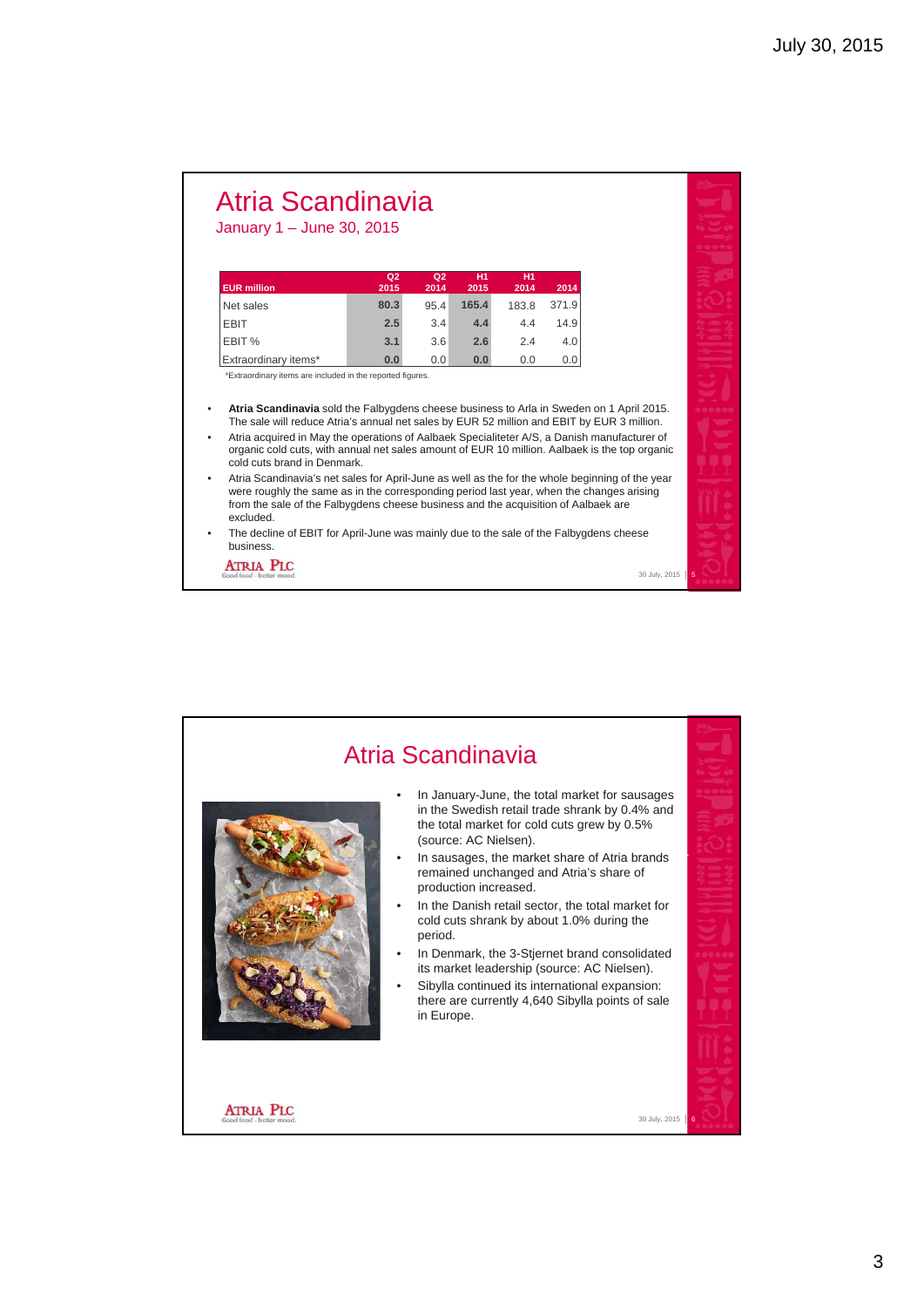

| <b>Atria Russia</b>         |
|-----------------------------|
| January $1 -$ June 30, 2015 |

| <b>EUR</b> million          | Q2<br>2015 | Q <sub>2</sub><br>2014 | H1<br>2015 | <b>H1</b><br>2014 | 2014   |
|-----------------------------|------------|------------------------|------------|-------------------|--------|
| Net sales                   | 21.5       | 25.9                   | 37.3       | 47.3              | 98.8   |
| <b>EBIT</b>                 | 1.9        | $-1.1$                 | $-0.3$     | $-3.2$            | $-5.7$ |
| EBIT %                      | 9.1        | $-4.1$                 | $-0.9$     | $-6.9$            | $-5.8$ |
| <b>Extraordinary items*</b> | 1.9        | 0.0                    | 1.9        | 0.0               | 0.5    |

\*Extraordinary items are included in the reported figures.

- Compared to the previous year, **Atria Russia**'s net sales for April-June continued its growth of over 6% started at the beginning of the year, when compared to the previous year. The growth was due to price increases.
- The EBIT for April-June was improved due to price increases, the elimination of unprofitable products, and improved cost-efficiency in industrial operations. Atria has implemented all the planned structural reforms according to schedule, and the positive effect of these are now seen in the results. In the first half of the year, EBIT was brought down by an increas in raw material prices and lower consumer demand.
- EBIT includes a total of EUR +1.9 million of non-recurring items. Non-recurring costs of EUR 0.6 million were recognised for the sale of a Russian subsidiary. Additionally, translation differences accrued in equity improved earnings by EUR 2.5 million.

**ATRIA PLC** 



30 July, 2015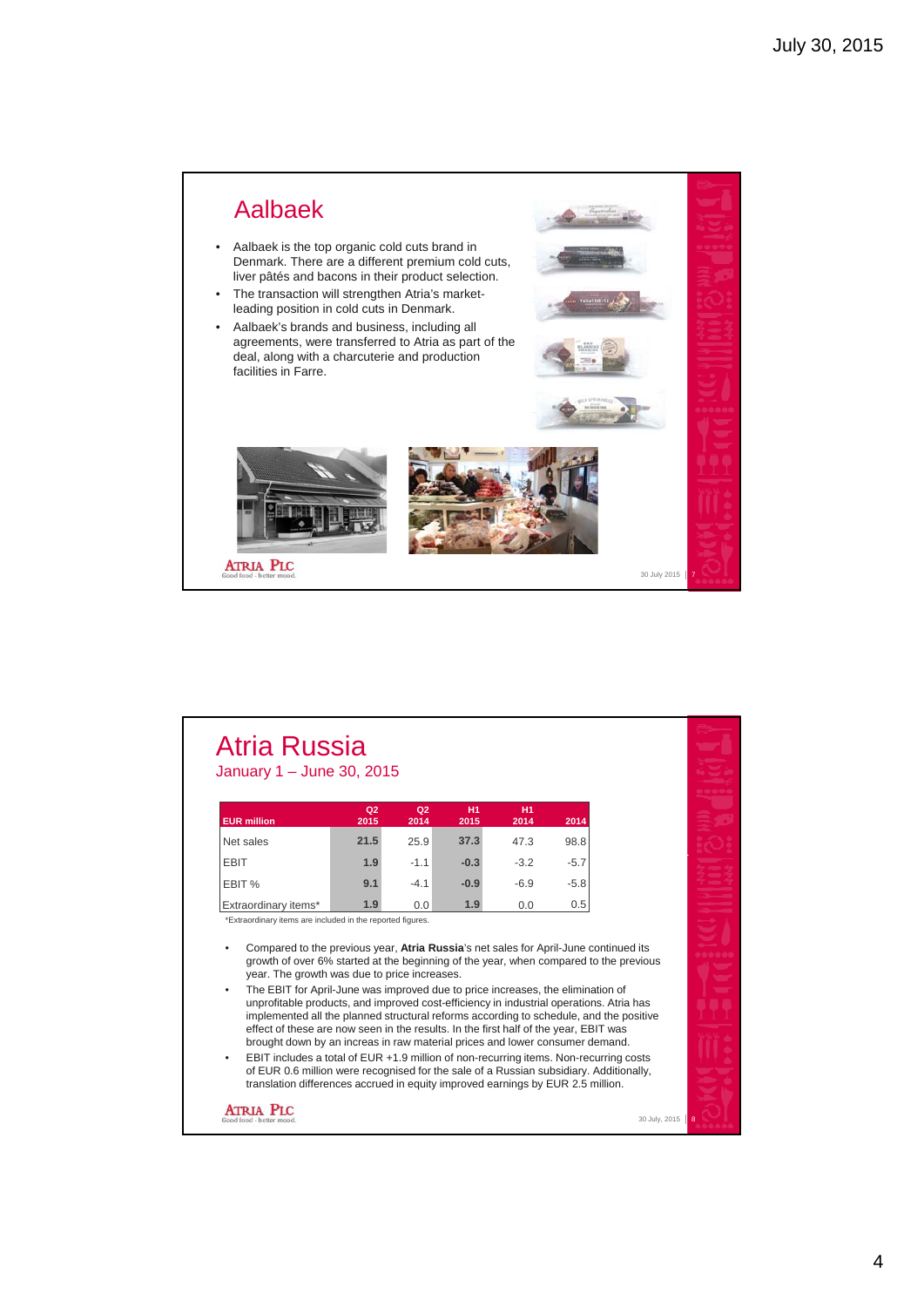

#### Market dynamics in Russia • GDP in June -4,5% • Inflation for the last 12 months +15,3 PN60T  $00003$ • Retail net sales in January-June -8.4% **FORM** • Investments in June -8% • Real income decreased in May -8,7%, in April -13,4% PAGOTA! • Food embargo prolonged till 1 August 2016. ng n.3000 • Internal private consumption has decreased by 9%, which is more than in 2009 and it is a deeper drop compared to even 1998. Sources: Rosstat, Interfax, Reuters, Sberbank CIB investment research**ATRIA PLC** 30 July, 2015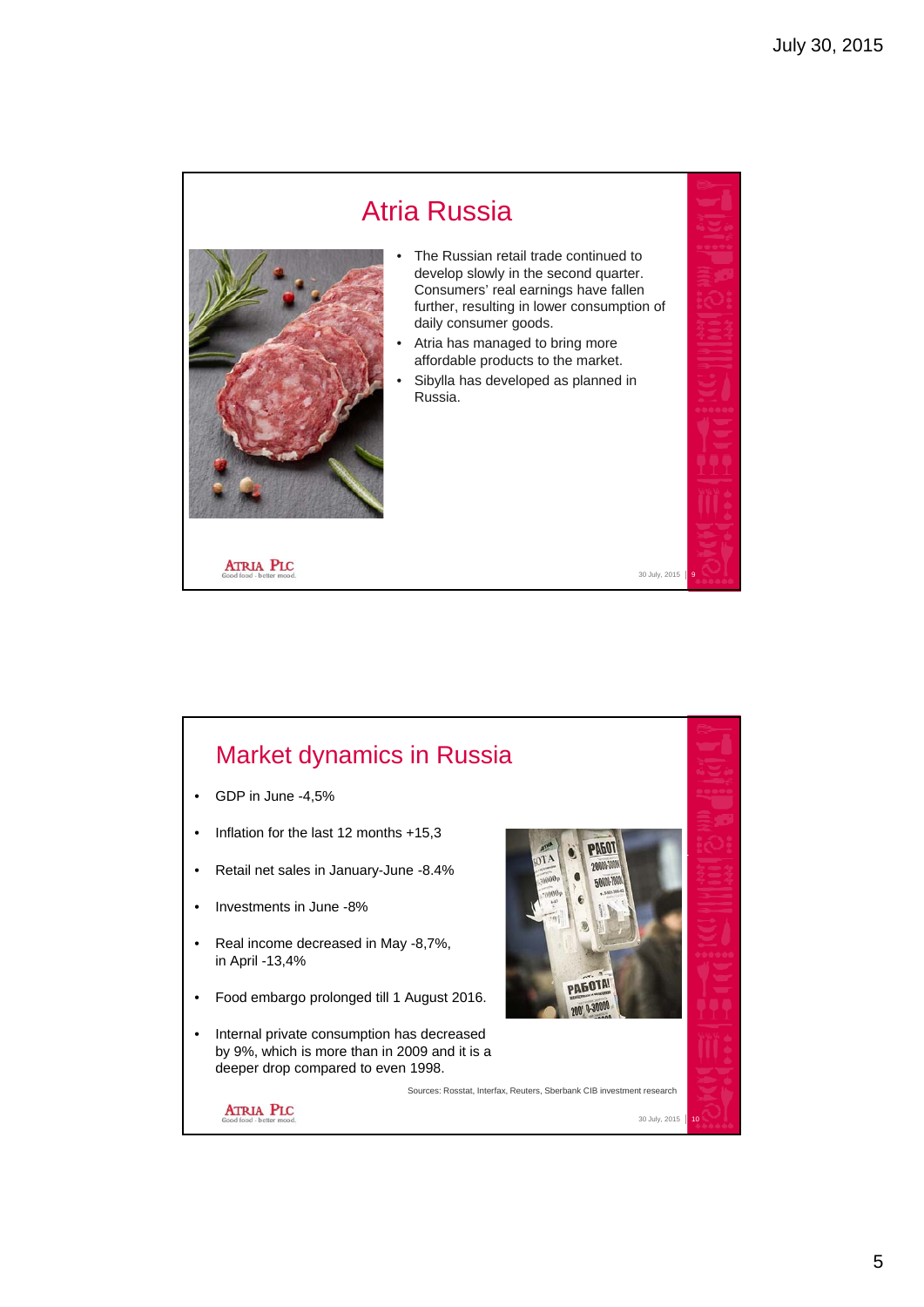

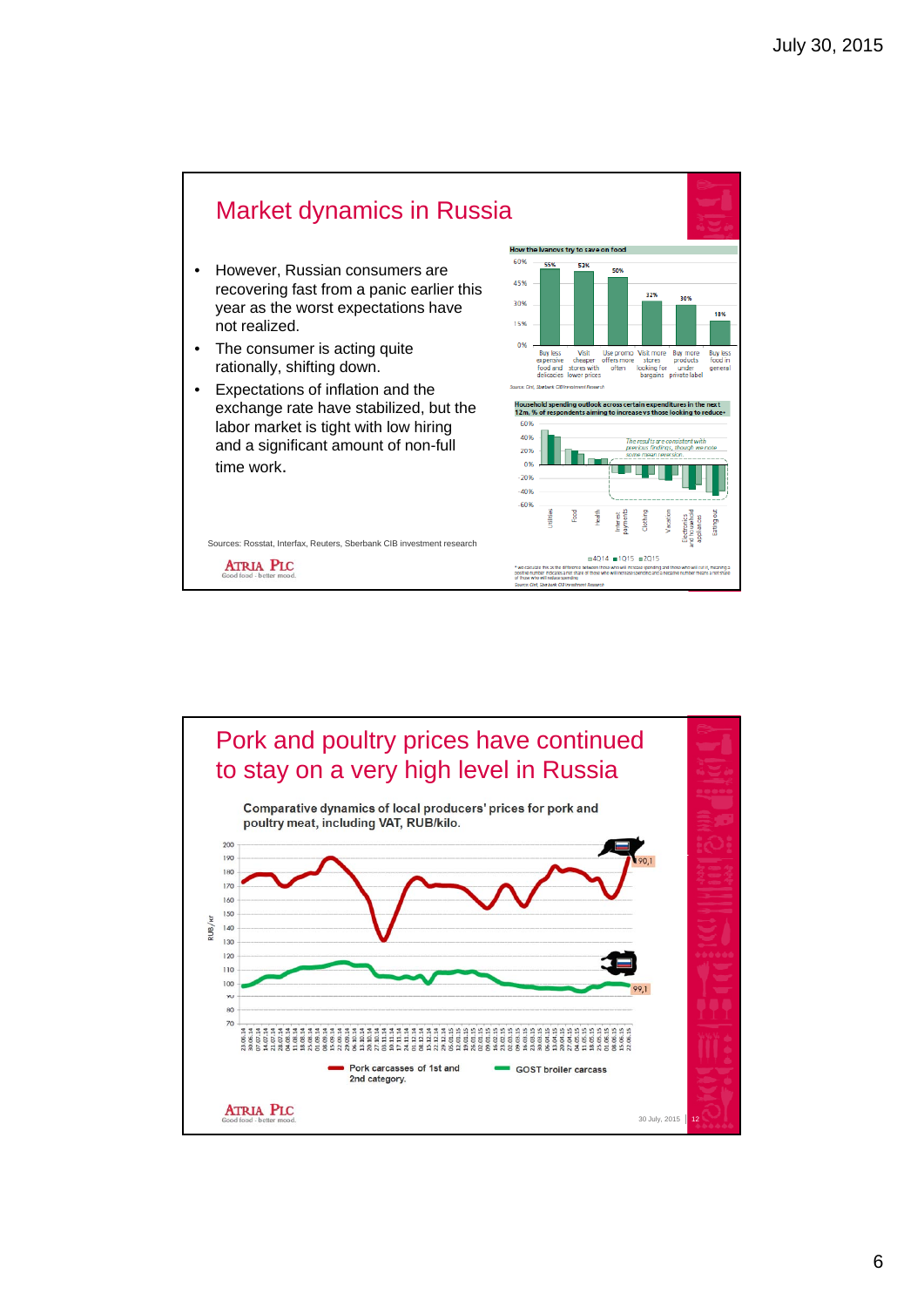### Atria Baltic January 1 – June 30, 2015

| <b>EUR million</b>   | Q <sub>2</sub><br>2015 | Q <sub>2</sub><br>2014 | H1<br>2015 | H1<br>2014 | 2014   |
|----------------------|------------------------|------------------------|------------|------------|--------|
| Net sales            | 8.9                    | 9.6                    | 16.5       | 17.0       | 34.5   |
| <b>EBIT</b>          | 0.2                    | $-0.1$                 | 0.1        | $-0.3$     | $-0.0$ |
| EBIT %               | 2.3                    | $-0.9$                 | 0.5        | $-17$      | $-0.1$ |
| Extraordinary items* | 0.0                    | 0.4                    | 0.0        | $-0.4$     | $-0.4$ |

\*Extraordinary items are included in the reported figures.

- **Atria Baltic's** net sales for April–June declined because the cold weather in the early summer reduced the sale of barbecue products.
- Prolonged oversupply in the international meat market and the fierce price competition in the retail market have brought down meat prices. As a result, the consumption of fresh meat has increased while that of meat products have fallen.

30 July, 2015

Low prices have reduced the profitability of sales.



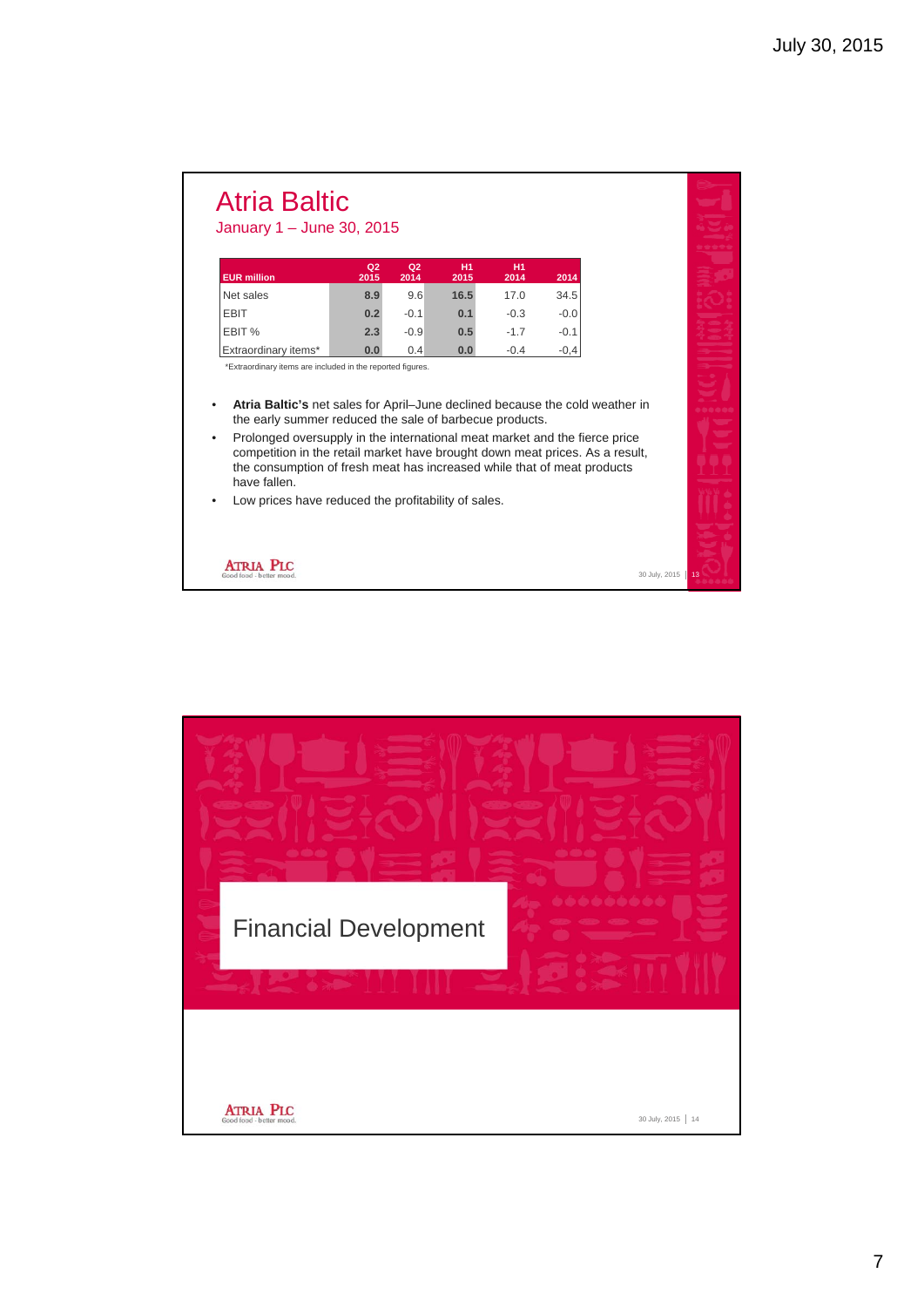

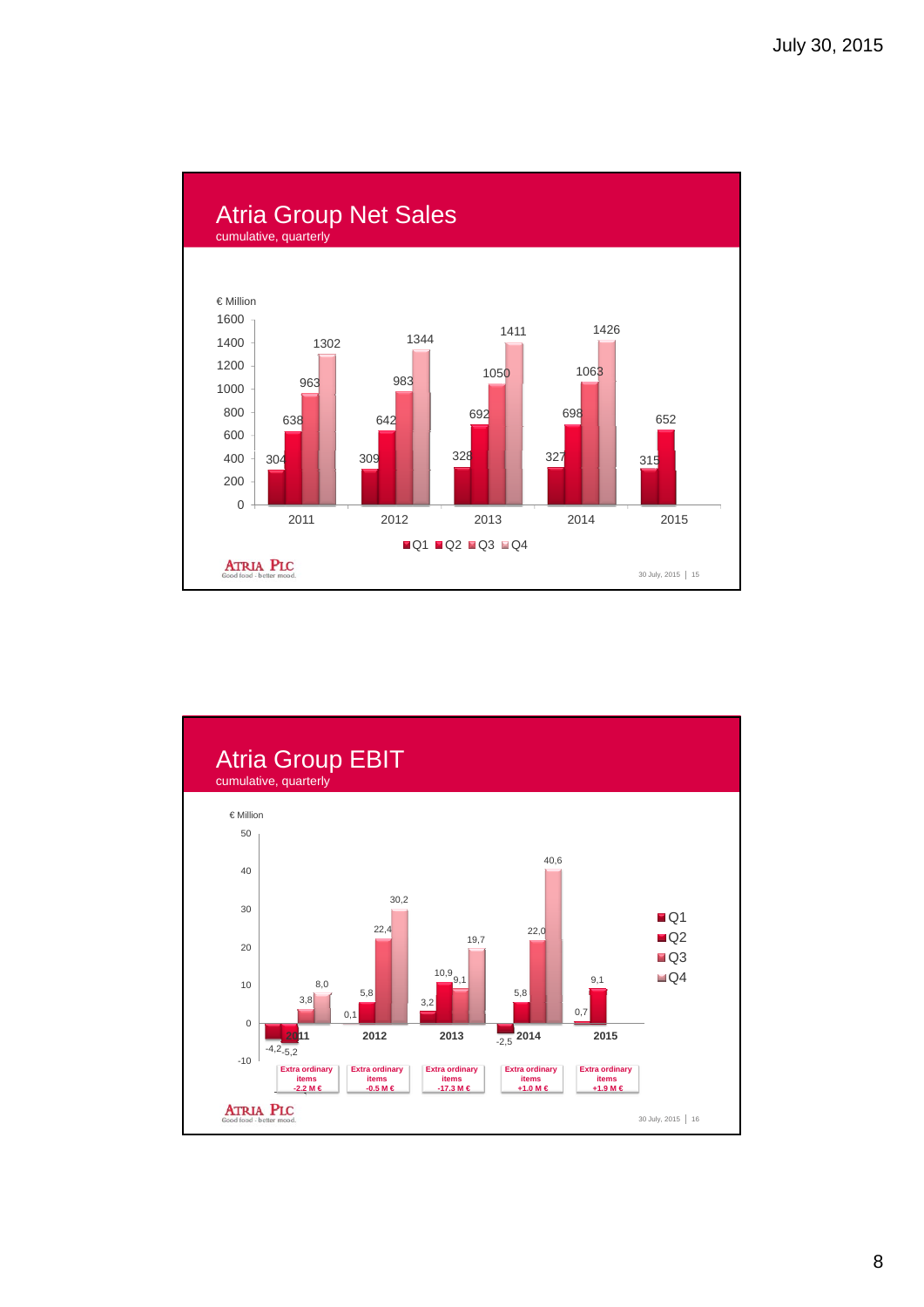## Atria Group Financial indicators

| $\in$ Million                       | 30.6.2015 |       | 31.3.2014 31.12.2014 |
|-------------------------------------|-----------|-------|----------------------|
| Shareholders' equity per share, EUR | 14.14     | 14.19 | 14.22                |
| Interest-bearing liabilities        | 240.1     | 324.0 | 254.1                |
| Equity ratio, %                     | 45.1      | 40.9  | 44.0                 |
| Gearing, %                          | 59.5      | 80.1  | 62.6                 |
| Net gearing, %                      | 58.8      | 79.0  | 61.8                 |
| Gross investments in fixed assets   | 28.8      | 48.9  | 62.7                 |
| Gross investments, % of net sales   | 4.4       | 7.0   | 4.4                  |
| Average number of employees         | 4.399     | 4.845 | 4.715                |

• During the period under review, the Group's free cash flow (operating cash flow – cash flow from investments) was EUR 28.5 million (EUR -12.8 million).

• On 30 June 2015, the Group's undrawn committed credit facilities amounted to EUR 109.8 million (31 December 2014: EUR 110.6 million). The average maturity of loans and committed credit facilities at the end of the period under review was 3 years 2 months (31 December 2014: 3 years).

**ATRIA PLC** 

30 July, 2015 | 17

## Atria Group Income Statement

|                                           | Q <sub>2</sub> | Q <sub>2</sub> | H1       | H1       |            |
|-------------------------------------------|----------------|----------------|----------|----------|------------|
| <b>EUR million</b>                        | 2015           | 2014           | 2015     | 2014     | 2014       |
| <b>NET SALES</b>                          | 337.5          | 371.4          | 652.1    | 698.4    | 1,426.1    |
| Cost of goods sold                        | $-297.8$       | $-325.8$       | $-580.3$ | $-619.4$ | $-1,249.3$ |
| <b>GROSS PROFIT</b>                       | 39.8           | 45.6           | 71.8     | 79.0     | 176.8      |
| % of Net sales                            | 11.8           | 12.3           | 11.0     | 11.3     | 12.4       |
| Other income                              | 2.6            | 0.7            | 3.2      | 1.3      | 6.7        |
| Other expenses                            | $-34.0$        | $-37.9$        | $-66.0$  | $-74.4$  | $-142.9$   |
| EBIT                                      | 8.4            | 8.4            | 9.1      | 5.8      | 40.6       |
| % of Net sales                            | 2.5            | 2.3            | 1.4      | 0.8      | 2.8        |
| Financial income and expenses             | $-2.5$         | $-3.2$         | $-4.8$   | $-6.8$   | $-12.7$    |
| Income from joint-ventures and associates | 0.1            | 4.7            | 0.1      | 5.1      | 6.2        |
| PROFIT BEFORE TAXES                       | 6.0            | 9.9            | 4.4      | 4.1      | 34.0       |
| Income taxes                              | $-0.8$         | $-1.7$         | $-1.3$   | $-1.2$   | $-7.2$     |
| PROFIT FOR THE PERIOD                     | 5.1            | 8.2            | 3.1      | 2.9      | 26.8       |
| % of Net sales                            | 1.5            | 2.2            | 0.5      | 0.4      | 1.9        |
| Earnings/share, €                         | 0.18           | 0.28           | 0.11     | 0.09     | 0.93       |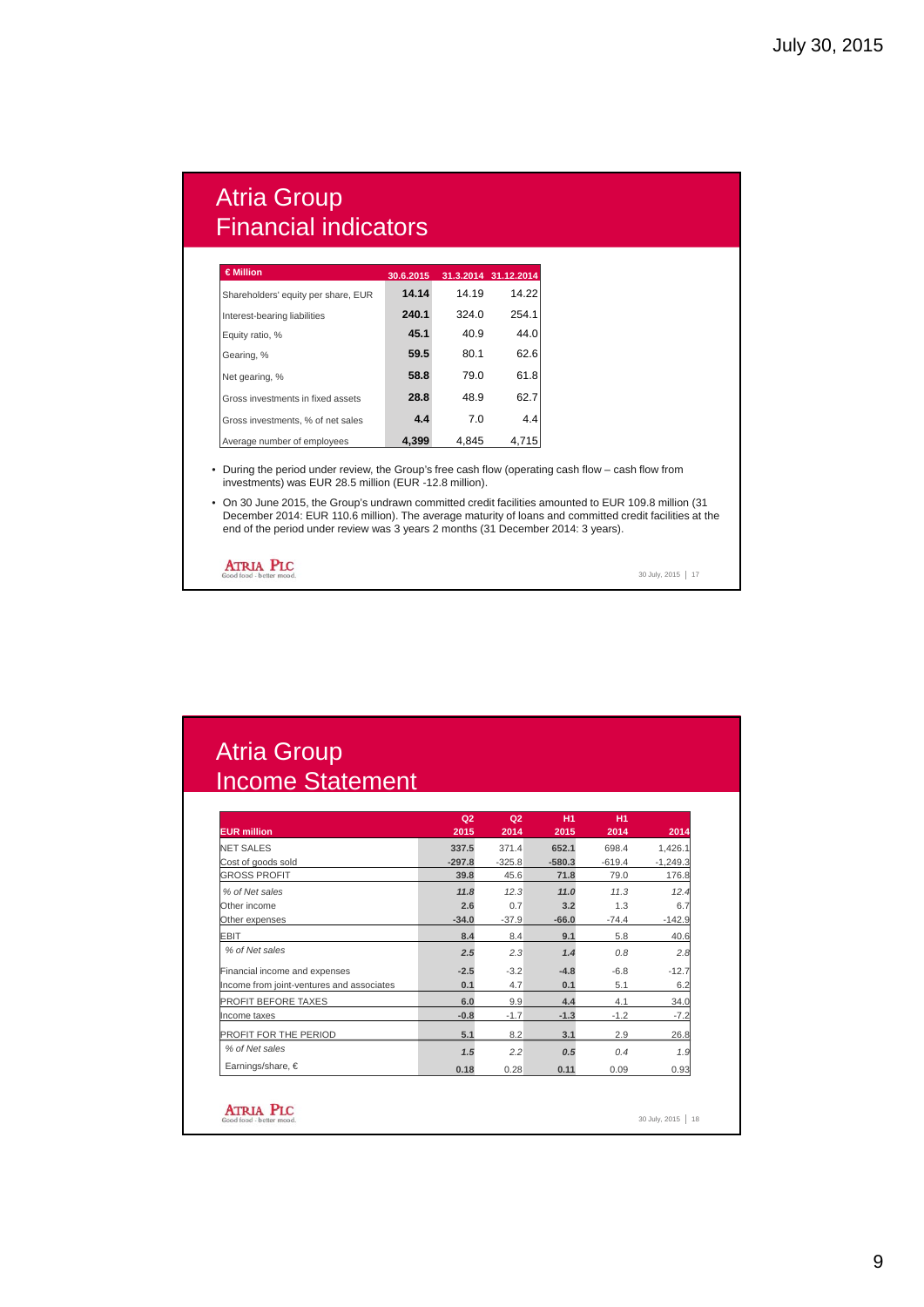## Atria Group Cash flow statement

|                                         |                                                         | <b>H1</b> | <b>H1</b> |         |
|-----------------------------------------|---------------------------------------------------------|-----------|-----------|---------|
|                                         | € Million                                               | 2015      | 2014      | 2014    |
|                                         | Cash flow from operating activities                     | 23.8      | 44.3      | 113.3   |
|                                         | Financial items and taxes                               | $-1.6$    | $-11.6$   | $-21.1$ |
|                                         | Net cash flow from operating<br>activities              | 22.2      | 32.7      | 92.2    |
|                                         | Investing activities, tangible and<br>intangible assets | $-22.0$   | $-20.3$   | $-33.9$ |
|                                         | Acquired operations                                     | $-5.5$    | $-26.3$   | $-32.5$ |
|                                         | Sold operations                                         | 34.1      |           | 11.9    |
|                                         | Change in non-current receivables                       | 0.1       | $-0.9$    | $-2.8$  |
|                                         | Dividends from investments                              | 0.6       | 1.0       | 8.4     |
|                                         | Changes in other investments                            | $-1.1$    | 1.0       | 1.1     |
|                                         | Net cash used in investing activities                   | 6.3       | $-45.5$   | $-47.8$ |
|                                         | <b>FREE CASH FLOW</b>                                   | 28.5      | $-12.8$   | 44.3    |
|                                         | Changes in interest-bearing loans                       | $-17.8$   | $-5.2$    | $-63.4$ |
|                                         | Dividends paid                                          | $-11.3$   | $-6,2$    | $-6.2$  |
|                                         | Net cash used in financing activities                   | $-29.1$   | 11.4      | $-69.6$ |
|                                         | CHANGE IN LIQUID FUNDS                                  | $-6.6$    | $-24.2$   | $-25.3$ |
| <b>ATRIA</b><br>Good food - better mood |                                                         |           |           |         |

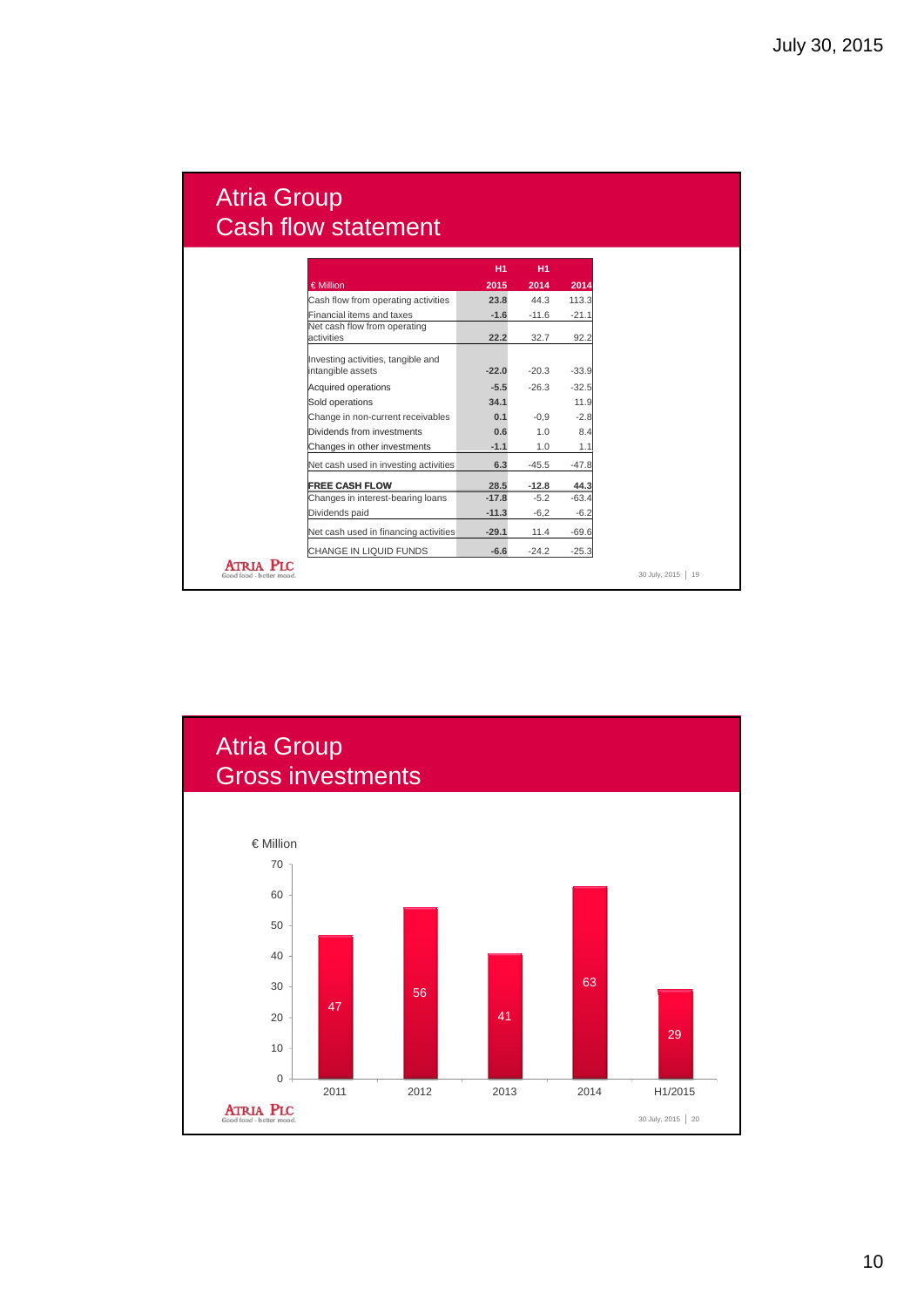

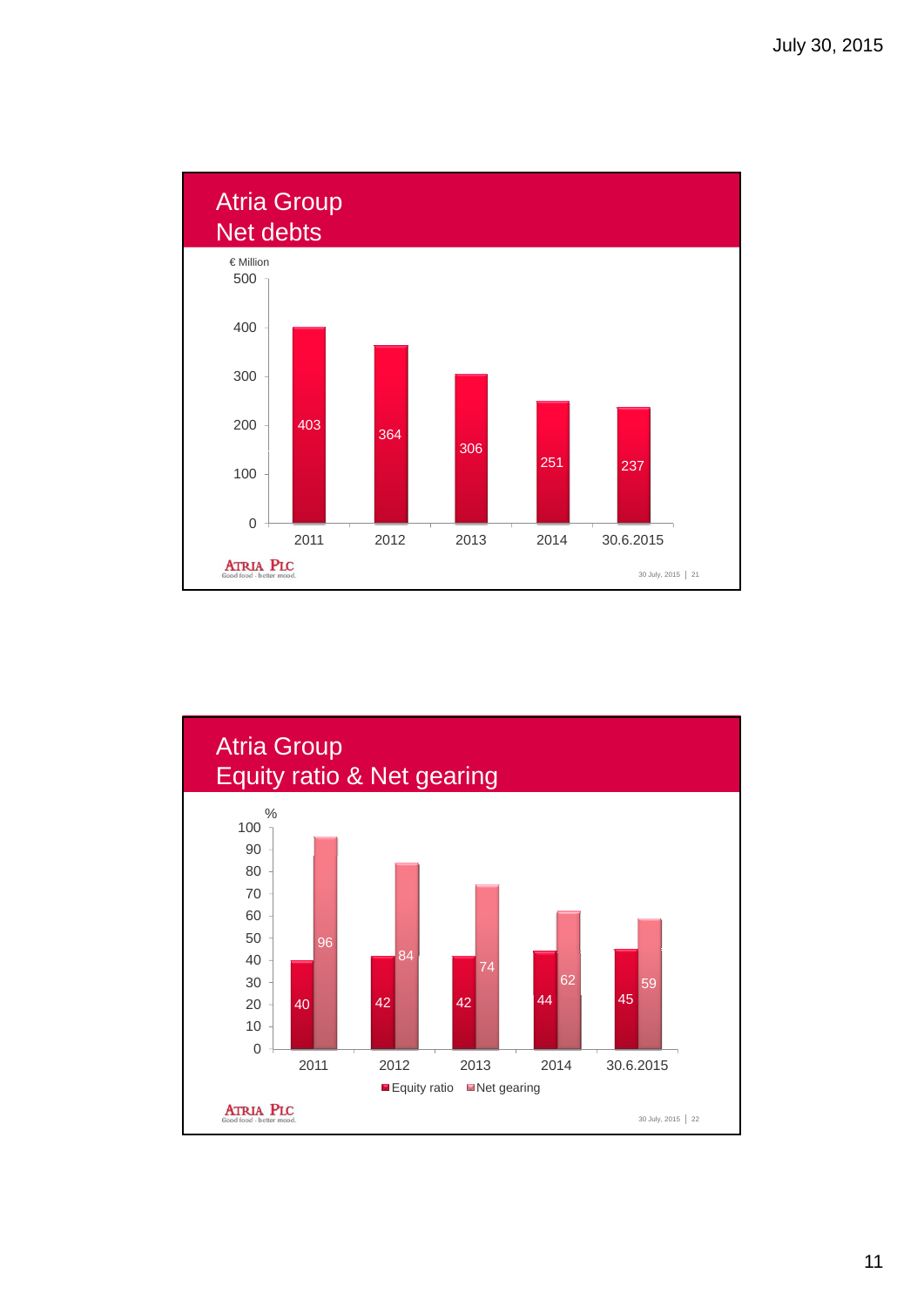#### Business risks in the period under review and short-term risks

- Unplanned and unforeseen incidents related to the quality and safety of raw materials and products in any part of the chain, from primary production to consumption, constitute a potential risk in Atria's operations. Also, shifts in the balance between meat supply and demand in global meat markets pose a risk to Atria's business.
- Atria estimates that no significant changes have occurred in risks associated with raw materials and in meat market uncertainties compared to the situation described in the Annual Report 2014.
- Atria's exposure to the volatility of the Russian rouble and to the effects of Russia's import ban on EU meat continues.
- The risk of the spread of African swine fever in Estonia is still high. Atria has introduced several precautions in order to prevent the disease from spreading into its production facilities, and is thereby managing the existing risk.

30 July, 2015

**ATRIA PLC**